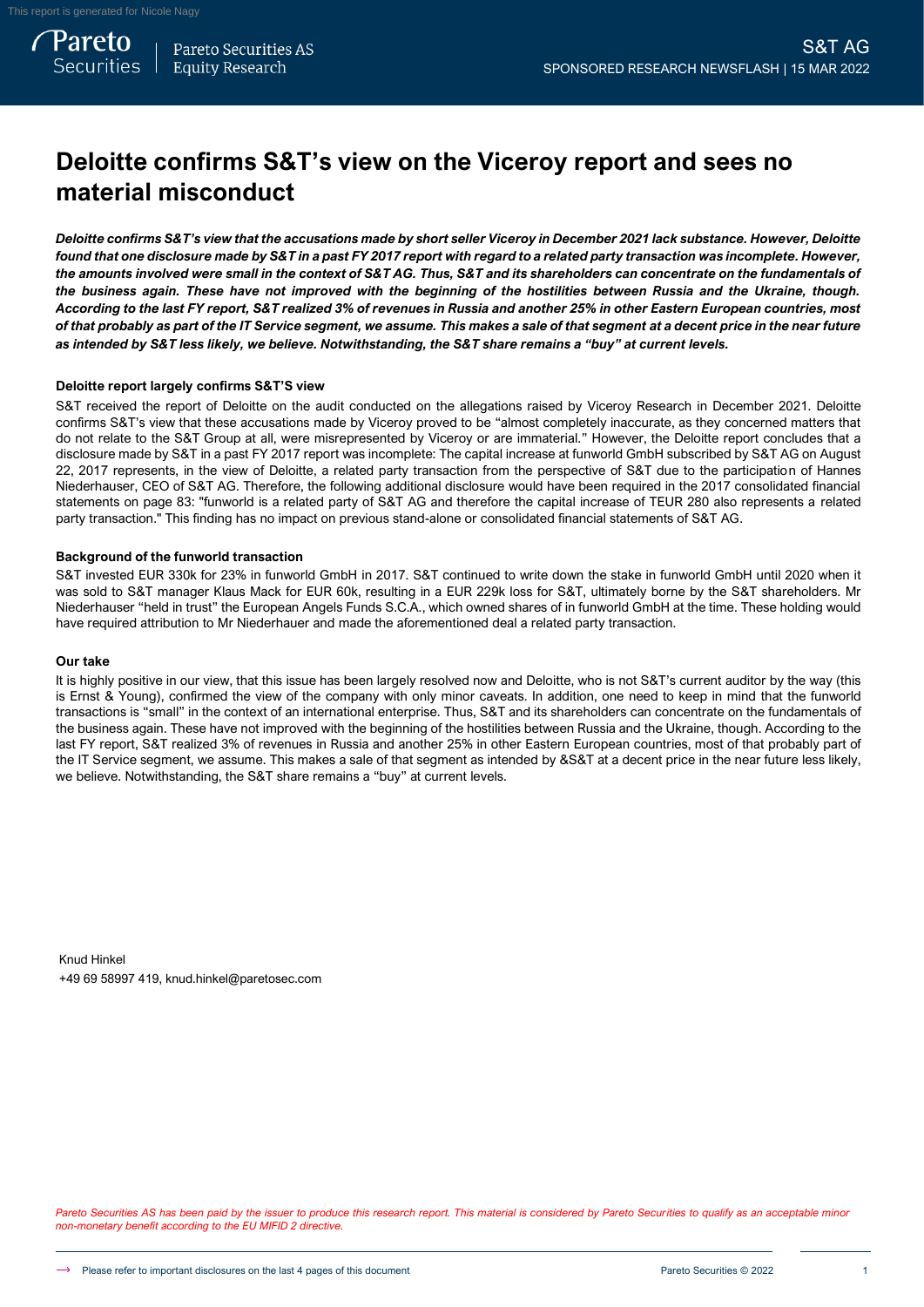# **Disclaimerandlegal disclosures Disclaimer and legal disclosures<br>Origin of the publication or report<br>This publication or report originates from Pareto Securities AS, reg. no. 956 632 374 (Norway),**

**DISCIAIMET AND LEGAL DISCIOSUTES**<br>Prigin of the publication or report<br>This publication or report orginates from Pareto Securities AS, reg. no. 956 632 374 (Norway)<br>Pareto Securities AS, Frankfurt branch, reg. no. DE 320 9 Pareto Securities AB, reg. no. 556206-8956 (Sweden) (together the Group Companies or the **Origin of the publication or report**<br>This publication or report originates from Pareto Securities AS, reg. no. 956 632 374 (Norway)<br>Pareto Securities AS, Frankfurt branch, reg. no. DE 320 965 513 / HR B 109177 (Germany) o home countries. **Contract Contract Contents of oup"** acting the<br>Group Companies are supervised by<br>home countries.<br>Content of the publication or report<br>This publication or report has been pre The coup Companies are supervised by the Financial Supervisory Authority of their respective<br>home countries.<br>Content of the publication or report<br>This publication or report has been prepared solely by Pareto Securities Res

Opinions or s uggestions from Pareto Securities Research may deviate from r ecommendations or **Content of the publication or report**<br>This publication or report has been prepared solely by Pareto Securities Research.<br>Opinions or suggestions from Pareto Securities Research may deviate from recommendations or<br>periodis factors. Please nay typically be the result of differing time horizons, methodologies, contexts or other<br>factors.<br>Sponsored research<br>Please note that if this report is labelled as "sponsored research" on the front page, Pareto<br>Secu

**Sponsored research**<br>Please note that if this report is labelled as "sponsored research" on the front page, Pareto Factors.<br>
Sponsored research<br>
Please note that if this report is labelled as "sponsored research" on the front page, Pareto<br>
Securities has entered into an agreement with the company about the preparation of research<br>
prep prepared by the Research Department of Pareto Securities without any instruction rights by the company. Sponsored research is however commissioned for and paid by the company and such material is considered by Pareto Secur

## **Basis and methods for assessment**

contential is considered by Pareto Securities to quality as an acceptable minor non-monetary<br>benefit according to the EU MiFID II Directive.<br>**Basis and methods for assessment**<br>Opinions and price targets are based on one or research material from the named sources. The date of publication appears from the research flow analysis, use of multiples, behavioral technical analyses of underlying market movements in combination with considerations of the market situation and the time horizon. Key assumptions of forecasts, price targets and the combination with considerations of the market situation and the time horizon. Key assumptions of forecasts, price targets and projections in research cited or reproduced appear in the research material from the named s

Pareto Securities Research may provide credit research with more specific price targets based on different valuation methods, including the analysis of key credit ratios and other factors on different valuation or report, provided that the relevant company/issuer is treated anew in such later<br>versions of the publication or report.<br>Pareto Securities Research may provide credit research with more specific pri Persions of the publication or report.<br>Pareto Securities Research may provide credit research with more specific price targets based<br>on different valuation methods, including the analysis of key credit ratios and other fac loan agreement features are obtained from sources which Pareto Securities Research believes<br>to be reliable, but Pareto Securities Research does not represent or warrant their accuracy. Be<br>aware that investors should go thr publication or report.

Pareto Securities Research has no fixed schedule for updating publications or reports.

any but also an interested an investment decision based body on information or reports.<br>Pareto Securities Research has no fixed schedule for updating publications or reports.<br>Unless otherwise stated on the first page, the Unless otherwise stated on the first page, the publication or report has not been reviewed by the<br>
pusies the fore dissemination. In instances where all or part of a report is presented to the issuer<br> **propertion**<br>
All opi

faith and may only be valid as of the state as well as of the state of the state of the state of the publication, the purpose is to ensure that facts are correct.<br> **Validity of the publication or report**<br>
All opinions and change without notice. **N or investment or the publication or report are, regardless of source, given in good<br>faith and may only be valid as of the stated date of this publication or report and are subject to<br>change without notice.<br>The publicati** 

Change without intesting to the state of the state of the presence of the presence in the state of the publication or report is intended only to provide general and preliminary information to investors and shall not be con The parameter of the constructed as the basis for any investment and purchasting in interestions and shall not be construed as the basis for any investment decision. This publication or report has been prepared by Pareto S investment. experience, investment objective and horizon or risk profile and preferences. The investor must particularly ensure the suitability of an investment as regards his/her financial and fiscal situation and investment objectiv

financial advisor

Investment<br>Before acting on any information in this publication or report, we recommend consulting your<br>financial advisor.<br>Consequences of making any particular investment decision. Each investor shall make his/her<br>consequ

### **Sources**

**Sources**<br>This publication or report may be based on or contain information, such as opinions,<br>recommendations, estimates, price targets and valuations which emanate from Pareto Securities<br>Research' analysts or representat **Sources**<br>This publication or report may be based on or contain<br>recommendations, estimates, price targets and valuations which<br>Research' analysts or representatives, publicly available informa<br>or companies in the Group Com The extent this publication or report is based on or contains which emanate from Pareto Securities<br>
Research' analysts or representatives, publicly available information, information from other units<br>
or companies in the G

Securities Res earch the Group Companies, or other named sources.<br>To the extent this publication or report is based on or contains information emanating from other<br>Sources ("Other Sources") than Pareto Securities Research person, guarantee the accuracy, adequacy or completeness of the External Information.

# **Ratings** Equity ratings:

| "Buy"  | Pareto Securities Research expects this financial instrument's total<br>return to exceed 10% over the next 12 months                   |
|--------|----------------------------------------------------------------------------------------------------------------------------------------|
| "Hold" | Pareto Securities Research expects this financial instrument's total<br>return to be between -10% and 10% over the next 12 months      |
| "Sell" | Pareto Securities Research expects this financial instrument's total<br>return to be negative by more than 10% over the next 12 months |

## **Analysts Certification**

The research analyst(s) whose name(s) appear on research reports prepared by Pareto Securities Research certify that: (i) all of the views expressed in the research report accurately reflect their personal views about the subject security or issuer, and (ii) no part of the research analysts' compensation reflect their personal views about the subject security or issuer, and (ii) no part of the research Analysts Certification<br>The research analyst(s) whose name(s) appear on research reports prepared by Pareto<br>Securities Research certify that (i) all of the views expressed in the research report accurately<br>reflect their per

concinuent pursuant analysis' compensation was, is, or will be directly or indirectly related to the specific<br>recommendations or views expressed by the research analysts in research reports that are<br>prepared by Pareto Secu activities. **Limitation**<br> **Research received** contractivities.<br> **Limitation of liability**<br> **Pareto Securities Green** Pareto Securities' investment banking<br>activities.<br> **Limitation of liability**<br>
Pareto Securities Group or other associated and affiliated companies assume no liability as<br>
reqards to any investment, divestment or retention

Pareto Securities Group or other associated and affiliated companies assume no liability as Denited in of liability<br>
Limitation of liability<br>
Pareto Securities Group or other associated and affiliated companies assume no liability as<br>
regards to any investment, divestment or retention decision taken by the invest Neither the information or report. In no event will entities of the Pareto Securities Group or other<br>associated and affiliated companies be liable for direct, indirect or incidental, special or<br>consequential damages result

associated and affiliated companies be liable for direct, indirect or incidental, special or<br>associated and affiliated companies be liable for direct, indirect or incidental, special or<br>consequential damages resulting from

### **Risk information**

However, no representation or warranty, express or implied, is made with respect to the completeness or accuracy of its contents, and it is not to be relied upon as authoritative.<br> **Risk information**<br>
The risk of investing completeness or accuracy of its contents, and it is not to be relied upon as authoritative.<br> **Risk information**<br> **Risk information**<br> **Risk information**<br> **Risk information**<br> **Risk information**<br> **Risk information**<br> **Risk inf** interest rates, the economic and political environment, foreign exchange rates, shifts in market<br>sentiments etc. Where an investor's currency to the original in adifferent currency to the<br>investor's currency of reference, the value of or income or from that investment that investors are performed in a different currency to the investor's currency of reference, changes in rates of exchange may have an adverse effect on the investor's currenc marks traces, the continuous and pollonial shares, the continents etc. Where an investment of security is denominated in a different currency to the investor's currency of reference, changes in rates of exchange may have a investments. **Conflicts** be functionary prior of the performal problem in the performal problem of the conflicts of interest Companies in the P

grave of the realized. When investing in individual shares, the investor may lose all or part of the<br>investments.<br>Conflicts of interest<br>Comparises in the Pareto Securities Group, affiliates or staff of companies in the Par

Companies in the Pareto Securities Group, affiliates or staff of companies in the Pareto Securities Group, may perform services for, solicit business from, make a market in, hold long or short positions in, or otherwise be or other relationship with a company which is the subject of or referred to in the relevant Research, including acting as that company's official or sponsoring broker and providing investment banking or other financial ser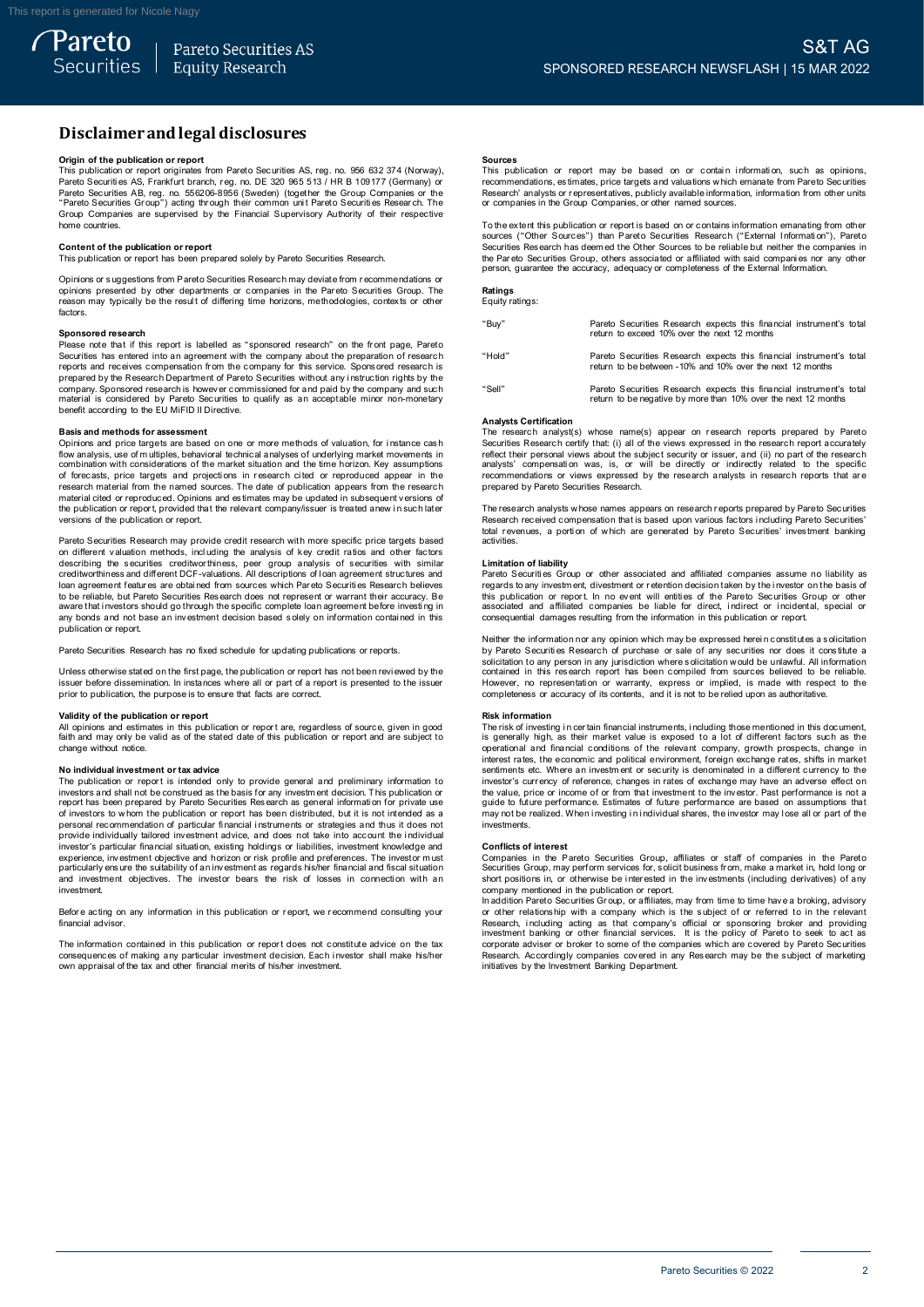**Securities** 

*Pareto* 

Pareto Securities AS **Equity Research** 

To limit possible conflicts of interest and counter the abuse of inside knowledge, the analysts of<br>Pareto Securities Research are subject to internal rules on sound ethical conduct, the<br>management of inside information, ha To limit possible conflicts of interest and counter the abuse of inside knowledge, the analysts of Pareto Securities Research are subject to internal rules on sound ethical conduct, the management of inside information, ha revenues from capital markets activities and individual analyst remuneration. The Group and or the Chapter of the price with applicable legislation and relevant industry standards. The object of the internal rules is for example to ensure that no analyst will abuse or cause others to abuse the internal rules following the Pareto Securities Conflict of Interest Policy. The Group Companies have their head offices. Internal rules have been developed in accordance<br>with recommendations issued by the stockbrokers associations. This material has been prepared<br>following the Pareto Securities Co

independence between various departments, business areas and sub-business areas within the<br>Pareto Securities Group in order to, as far as possible, avoid conflicts of interest from arising Following the Pareto Securities Conflict of Interest Policy.<br>The guidelines in the policy include rules and measures aimed at achieving a sufficient degree of<br>independence between various departments, business areas and su between such departments, business areas and sub-business areas as well as their customers. The guidelines in the policy include rules and measures aimed at achieving a sufficient degree of such measures areas and sub-business areas within the Pareto Securities Group in order to, as far as possible, avoid conflic metro. Securities Group in order to, as far as possible, avoid conflicts of interest from arising<br>between such departments, business areas and sub-business areas as well as their customers.<br>One purpose of such measures is arias and to safeguard the impartialness of the employees. For example, the linvestment Banking departments and certain other departments included in the Pareto Securities Group are surrounded by arrangements, so-called Ch departments, restrictions with regard to the remuneration paid to such analysts, requirements with respect to the independence of analysts from other departments within the Pareto Securities Group and departments. The internal guidelines also include, without limitation, rules aimed at security the impartialness of, e.g., analysts working in the Pareto Securities Research departments, restrictions w mioniano in such ceparations. The interiar<br>aimed at securing the impartialness of, e.g., analysts.<br>departments, restrictions with regard to the ren<br>Securities Group rules concerning contacts w<br>personal account trading carr The securities Group rules concerning contacts with covered companies and rules concerning<br>personal account trading carried out by analysts.<br>The securities referred to in this publication or report may not be eligible for

**Distribution restriction** jurisdictions and persons into whose possession this document comes s hould inform themselves Distribution restriction<br>The securities referred to in this publication or report may not be eligible for sale in some<br>initial citios referred to in this publication or report may not be eligible for sale in some<br>initial c This research is only intended for and must be distributed to private investors in the US, or retail clients in the United Kingdom, as defined by the Financial Conduct Authority (FCA).<br>This research is only intended for an

United States and U.S entities seeking more information about any of the issuers or securities Note that the financial Conduct Authority (FCA).<br>This research is only intended for and may only be distributed to institutional investors in the<br>United States and U.S entities seking more information about any of the issu Pareto Securities Inc. is a broker-dealer registered with the U.S. Securities inc. in the same of securities discussed in this report should contact Pareto Securities Inc. at 150 East 52nd Street, New York, NY 10022, Tel.

of also used in this report should contact Pareto Securities Inc. at 150 East 52nd Street, New York, NY 10022, Tel. 212 829 4200.<br>NY 10022, Tel. 212 829 4200.<br>Commission and is a member of FINRA &SIPC. U.S. To the extent r Pareto Securities Inc. is a broker-dealer registered with the U.S. Securities and Exchange<br>Commission and is a member of FINRA &SIPC. U.S. To the extent required by applicable U.S<br>Idwas and regulations, Pareto Securities I Securities Research are not FDIC insured, may lose value and are not guaranteed by Pareto<br>Securities Research are not FDIC insured, may lose value and are not guaranteed by Pareto<br>Securities Inc. or Pareto Securities Resea prominent whatsoever. The securities of non-U.S. issuers may not be registered with or subject to SEC reporting and other requirements. The information available about non-U.S. companies may be limited, and non-U.S. compan securities of comparies may be limited, and non-U.S. companies are generally not subject to the same<br>uniform auditing and reporting standards as U.S. companies. Market rules, conventions and<br>practices may differ form U.S. erode principal and investment returns. pareto Securities of comparable U.S. comparises. Fluctuations in the values of rational currencies, as<br>well as the potential for governmental restrictions on currency movements, can significantly<br>erode principal and invest

disclosed herein.

## **Distribution in Singapore**

**Distribution in Singapore**<br>Pareto Securities Pte Ltd holds a Capital Markets Services License is an exempt financial advisor<br>under Financial Advisers Act, Chapter 110 ("FAA") of Singapore and a subsidiary of Pareto under Financial Advisers Act, Chapter 110 ("FAA") of Singapore and a subsidiary of Pareto Securities AS. Pareto Securities Pte Ltd holds a Capital Markets Services License is an exempt financial advisor<br>under Financial Advisers Act, Chapter 110 ("FAA") of Singapore and a subsidiary of Pareto<br>Securities AS.<br>This report is dire

ration conditions and a subsidiary of Parent uncertained solutions and a subsidiary of Parent<br>securities AS.<br>This report is directed solely to persons who qualify as "accredited investors", "expert investors"<br>and "institut and "institutional investors" as defined in section 4A(1) Securities and Futures Act, Chapter 289<br>("SFA") of Singapore. This report is intended for general circulation amongst such investors and<br>("SFA") of Singapore. This Raffles, Singapore 049318, at +65 6408 9800 in matters arising from, or in connection with this<br>Renort.

such product. Please contact Pareto Securities Pte Ltd, 16 Collyer Quay, # 27-02 Income at<br>such product. Please contact Pareto Securities Pte Ltd, 16 Collyer Quay, # 27-02 Income at<br>Raffles, Singapore 049318, at +65 6408 9 under no circumstances is it to be construed as an offer to sell or a solicitation of or an offer to buy any securities that may be described herein. This research report is not, and under no circumstances is it to be cons under no circumstances is it to be construed as an offer to sell or a solicitation of or an offer to<br>buy any securities that may be described herein. This research report is not, and under no<br>circumstances is it to be cons offence. Any securities described or discussed within this research report may only be distributed in Canada in accordance with applicable provincial and territorial securities laws. Any offer or sale in Canada of the secu offence. Any securities described or discussed within this research report may only be distributed in Canada in accordance with applicable provincial and territorial securities laws. Any offer or sale in Canada of the secu province or territory of Canada in which such offer or sale is made. Under no circumstances is<br>the information contained herein to be construed as being tailored to the needs of the recipient.<br>Carritory of Canada nor shoul province or territory of Canada in which such offer or sale is made. Under no circumstances is<br>province or territory of Canada in which such offer or sale is made. Under no circumstances is<br>territory of Canada nor should i herein.

**Distribution in United Kingdom** professional clients and should be made available only to such persons and is exempt from the metriction on financial promotion in s21 of the Financial Services and Markets Act 2000 in reliance on provision in the FPO. Frestiction on financial promotion in s21 of the Financial Services and Markets Act 2000 in<br>reliance on provision in the FPO.<br>Copyright<br>This publication or report may not be mechanically duplicated, photocopied or otherwis

Copyright<br>This publication or report may not be mechanically duplicated, photocopied or otherwise reliance on provision in the FPO.<br> **Copyright**<br>
This publication or report may not be mechanically duplicated, photocopied or otherwise<br>
reproduced, in full or in part, under applicable copyright laws. Any infringement of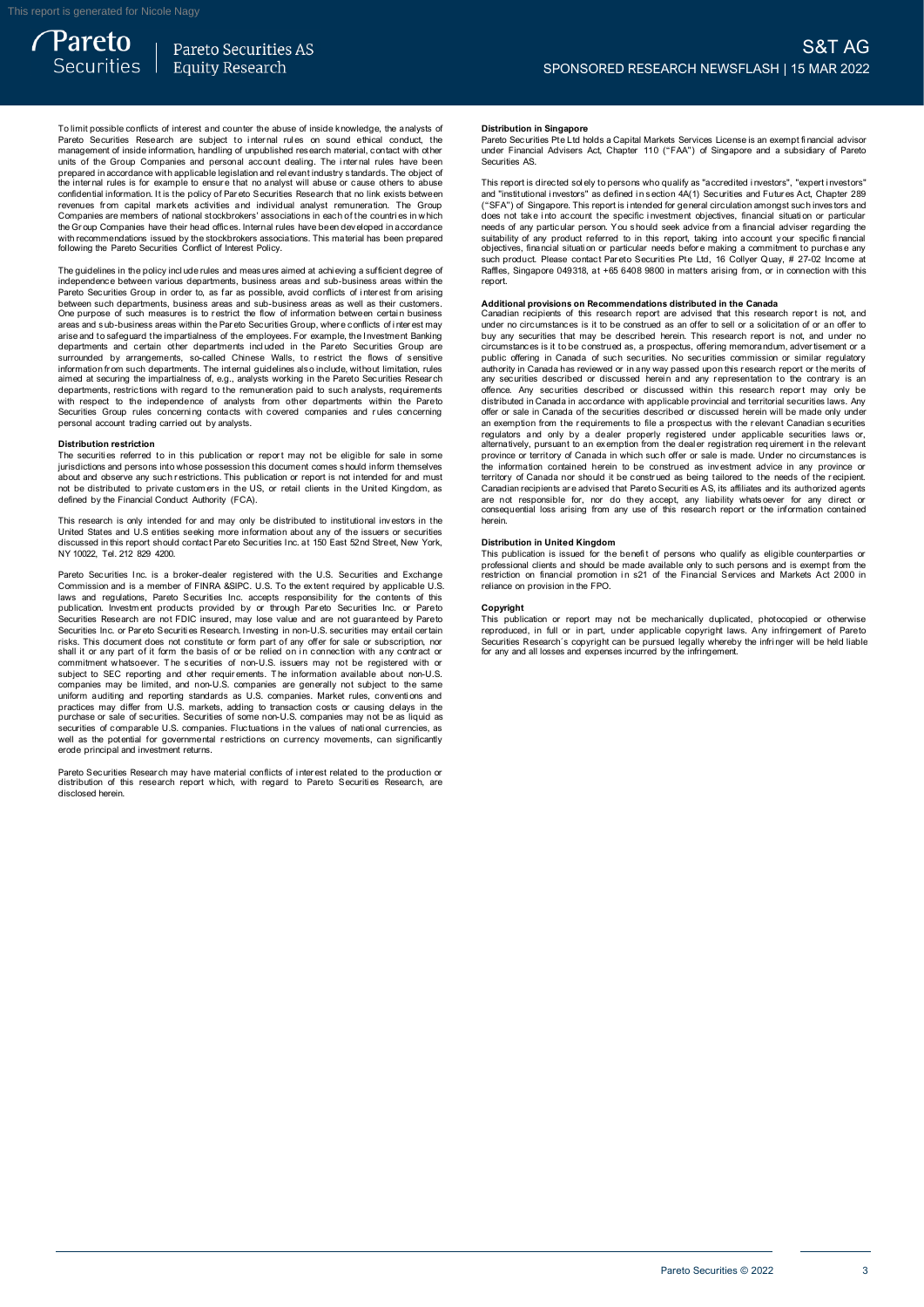*Pareto* 

# **Appendix A**

*Disclosure requirements i n accordance with C ommission Delegated Regulati on (EU) 2016/958 and the FINRA Rule 2241*

|                                  |               |                     | Kitron                 | 0           | 18,386  |
|----------------------------------|---------------|---------------------|------------------------|-------------|---------|
| Companies                        | No. of shares | <b>Holdinasin</b> % | Komplett Bank          | $\Omega$    | 209,400 |
|                                  |               |                     | Kongsberg Gruppen      | $\Omega$    | 34,00   |
| Bonheur                          | 240,958       | 0.57%               | <b>KWS</b>             | 75          | 7:      |
| Pareto Bank                      | 15,311,030    | 21.92%              | Ler øy Seaf ood Gr oup | $\mathbf 0$ | 39,36   |
| Selvaag Bolig                    | 4,289,865     | 4.58%               | Meltwater              | $\mathbf 0$ | 30,70   |
| Sparebank 1 Nor d-Nor ge         | 4.287.282     | 4.27%               | Mercell                | $\Omega$    | 24,86   |
| SpareBank 1 Ringer ike Hadel and | 100,000       | 0.64%               | Mowi                   | $\Omega$    | 48      |
| Sparebank 1 SMN                  | 1,970,442     | 1.52%               | MPC Container Ships    | $\mathbf 0$ | 45,902  |
| Sparebank 1 SR-Bank              | 1,857,563     | 0.73%               | NEXT Biometrics        | 0           | 710,90  |
| SpareBank 1 Østf old Akershus    | 1,232,229     | 9.95%               | Nor dic Semi conductor | $\Omega$    | 5,33    |
| SpareBank 1 Østlandet            | 3,833,163     | 3.61%               | Noreco                 |             | 79      |
| Sparebanken Møre                 | 290,038       | 2.94%               | Norse Atlantic         | $\Omega$    | 25,000  |
| Spar ebanken Sør                 | 433,744       | 2.77%               | Norsk Hydro            | $\Omega$    | 84,189  |
| Spar ebanken Vest                | 6,862,344     | 6.39%               | Nor ske Skog           | $^{\circ}$  | 98,49   |
| NEXT Biometrics                  | 710,901       | 0.78%               | Northern Drilling Ltd. | $\Omega$    | 95,23   |
| SpareBank 1 Sør øst-Nor ge       | 1,771,308     | 2.81%               | Okeanis Eco Tankers    | 0           | 2,00    |

|                          |                   |                       | <b>SIGIT-MIRISRII</b>                                     | v                                                                                                 | 1,01   |
|--------------------------|-------------------|-----------------------|-----------------------------------------------------------|---------------------------------------------------------------------------------------------------|--------|
| Company                  | Analyst holdings* | <b>Total holdings</b> | Stor ebr and                                              | $\Omega$                                                                                          | 25,69  |
|                          |                   |                       | Subsea 7                                                  | $\Omega$                                                                                          | 12,89  |
| AF Gr uppen              | $\mathbf 0$       | 1,825                 | Telenor                                                   | $\Omega$                                                                                          | 15,75  |
| Aker ASA                 | 500               | 3,102                 | <b>TGS</b>                                                | $\Omega$                                                                                          | 60     |
| Aker BP                  | $^{\circ}$        | 20,377                | Vow                                                       | $\Omega$                                                                                          | 5,68   |
| Aker Carbon Capture      | $\Omega$          | 5,481                 | Vow Green Metals                                          | $\Omega$                                                                                          | 19,68  |
| Aker Clean Hydrogen      | $\Omega$          | 140,540               | Wallenius Wilhemsen                                       | $\Omega$                                                                                          | 15,80  |
| Aker Horizons            |                   | 125,848               | XXL                                                       | $\Omega$                                                                                          | 20,92  |
| Aker Of f shore Wind     |                   | 165,118               | Yara                                                      | $\Omega$                                                                                          | 15,91  |
| Aprila Bank ASA          |                   | 22,675                | Zaptec                                                    | $\Omega$                                                                                          | 14,000 |
| Archer                   |                   | 30,170                | XXL                                                       | $\Omega$                                                                                          | 20,92  |
| ArcticZymes Technologies |                   | 684                   | Yara                                                      | $\Omega$                                                                                          | 15,68  |
| Austevoll Seaf ood       | n                 | 3,600                 | Zaptec                                                    | $\mathbf 0$                                                                                       | 14,00  |
| AutoStore                | n                 | 2,085                 |                                                           |                                                                                                   |        |
| B2Holding AS             |                   | 13,940                |                                                           |                                                                                                   |        |
| Bonheur                  |                   | 32,088                |                                                           |                                                                                                   |        |
| Bor regaard ASA          |                   | 650                   |                                                           |                                                                                                   |        |
| Bouvet                   |                   | 2,940                 |                                                           |                                                                                                   |        |
| <b>BRAbank</b>           |                   | 31,499                | Thisoverview isupdated monthly (last updated 15.02.2022). |                                                                                                   |        |
| BW Energy                |                   | 97,965                |                                                           |                                                                                                   |        |
| BW Of f shore            |                   | 16,076                |                                                           | *Analyst holdingsrefersto positionsheld by the Pareto Securities AS analyst covering the company. |        |
| Circa Group              |                   | 16,550                |                                                           |                                                                                                   |        |
| Cloudber ry Clean Energy |                   | 100,250               |                                                           |                                                                                                   |        |
| DNB                      | n                 | 48,805                |                                                           |                                                                                                   |        |
| DNO                      |                   | 151,978               |                                                           |                                                                                                   |        |
| Elkem                    |                   | 39,367                |                                                           |                                                                                                   |        |
| ELOP                     |                   | 130,000               |                                                           |                                                                                                   |        |
| Equinor                  |                   | 2,690                 |                                                           |                                                                                                   |        |
| Europris                 |                   | 13,208                |                                                           |                                                                                                   |        |
| Fjordkraft Holding       |                   | 15,313                |                                                           |                                                                                                   |        |
| Flex LNG                 | $\Omega$          | 1,317                 |                                                           |                                                                                                   |        |
| Frontline                | $\Omega$          | 87,635                |                                                           |                                                                                                   |        |
|                          |                   |                       |                                                           |                                                                                                   |        |

| Appendix A                                                                                   |                                                                                                |                       |                                    |                         |                       |
|----------------------------------------------------------------------------------------------|------------------------------------------------------------------------------------------------|-----------------------|------------------------------------|-------------------------|-----------------------|
| Disclosure requirements in accordance with Commission Delegated Regulation (EU) 2016/958     |                                                                                                |                       | Company                            | Analyst holdings*       | <b>Total holdings</b> |
| and the FINRA Rule 2241                                                                      |                                                                                                |                       | Gaming Innovation Group            | $\circ$                 | 25,912                |
|                                                                                              |                                                                                                |                       | Gjensidige For sikring             | $\mathbf 0$             | 7,746                 |
|                                                                                              | The below list shows companies where Pareto Securities AS - together with affiliated companies |                       | Grieg Seaf ood                     | $\mathbf 0$             | 9,003                 |
|                                                                                              | and/or persons – owns a net long position of the shares exceeding $0.5\%$ of the total issued  |                       | Haf nia Ltd.                       | $\Omega$                | 5,000                 |
|                                                                                              | share capital in any company where a recommendation has been produced or distributed by        |                       | Huddly                             | $\Omega$                | 906, 173              |
| Pareto Securities AS.                                                                        |                                                                                                |                       | Hydr ogenPro                       | $\Omega$                | 39,777                |
|                                                                                              |                                                                                                |                       | Ice Fish Farm<br>ice Group ASA     | $\mathbf 0$<br>$\Omega$ | 2,000<br>200,000      |
|                                                                                              |                                                                                                |                       | Kalera                             | $\Omega$                | 26,752                |
|                                                                                              |                                                                                                |                       | Kitron                             | $\mathbf 0$             | 18,386                |
| Companies                                                                                    | No. of shares                                                                                  | Holdings in %         | Komplett Bank                      | $\Omega$                | 209,400               |
|                                                                                              |                                                                                                |                       | Kongsberg Gruppen                  | $\mathbf{0}$            | 34,001                |
| Bonheur                                                                                      | 240 958                                                                                        | 0.57%                 | <b>KWS</b>                         | 75                      | 75                    |
| Par eto Bank                                                                                 | 15,311,030                                                                                     | 21.92%                | Ler øy Seaf ood Gr oup             | $\Omega$                | 39,363                |
| Selvaag Bolig                                                                                | 4,289,865                                                                                      | 4.58%                 | Meltwater                          | $\mathbf 0$             | 30,700                |
| Sparebank 1 Nor d-Nor ge                                                                     | 4,287,282                                                                                      | 4.27%                 | Mercell                            | $\Omega$                | 24,863                |
| SpareBank 1 Ringer ike Hadeland<br>Sparebank 1 SMN                                           | 100,000<br>1.970.442                                                                           | 0.64%<br>1.52%        | Mowi<br><b>MPC Container Ships</b> | $\mathbf 0$<br>$\circ$  | 486<br>45.902         |
| Sparebank 1 SR-Bank                                                                          | 1,857,563                                                                                      | 0.73%                 | NEXT Biometrics                    | $\Omega$                | 710,901               |
| SpareBank 1 Østfold Akershus                                                                 | 1,232,229                                                                                      | 9.95%                 | Nor dic Semi conductor             | $\mathbf 0$             | 5,336                 |
| SpareBank 1 Østlandet                                                                        | 3,833,163                                                                                      | 3.61%                 | Nor eco                            | $\Omega$                | 790                   |
| Sparebanken Møre                                                                             | 290,038                                                                                        | 2.94%                 | Nor se Atlantic                    | $\mathbf 0$             | 25,000                |
| Spar ebanken Sør                                                                             | 433,744                                                                                        | 2.77%                 | Norsk Hydro                        | $\Omega$                | 84,189                |
| Sparebanken Vest                                                                             | 6,862,344                                                                                      | 6.39%                 | Nor ske Skog                       | $\Omega$                | 98,499                |
| NEXT Biometrics                                                                              | 710,901                                                                                        | 0.78%                 | Nor ther n Drilling Ltd.           | $\Omega$                | 95,238                |
| SpareBank 1 Sørøst-Norge                                                                     | 1,771,308                                                                                      | 2.81%                 | Okeanis Eco Tankers                | $\Omega$                | 2,000                 |
|                                                                                              |                                                                                                |                       | Orkla                              | $\Omega$                | 22,683                |
|                                                                                              |                                                                                                |                       | Panor o Ener gy                    | $\Omega$<br>$\Omega$    | 28,441                |
|                                                                                              |                                                                                                |                       | Par eto Bank<br>Pexip Holding      | $\Omega$                | 1,340,684<br>108,046  |
|                                                                                              |                                                                                                |                       | Protector Forsikring               | $\mathbf 0$             | 14,000                |
|                                                                                              |                                                                                                |                       | Pryme                              | $\Omega$                | 5,000                 |
|                                                                                              |                                                                                                |                       | Quantaf uel                        | $\Omega$                | 5,797                 |
|                                                                                              |                                                                                                |                       | <b>REC Silicon</b>                 | $\Omega$                | 37,281                |
|                                                                                              |                                                                                                |                       | Sal M ar                           | $\mathbf 0$             | 2,799                 |
|                                                                                              | Pareto Securities AS may hold financial instruments in companies where a recommendation has    |                       | Sandnes Sparebank                  | $\mathbf 0$             | 4,013                 |
|                                                                                              |                                                                                                |                       | Scatec                             | $\Omega$                | 30,456                |
|                                                                                              | been produced or distributed by Pareto Securities AS in connection with rendering investment   |                       | Seaway 7<br>Selvaag Bolig          | $\mathbf 0$<br>$\Omega$ | 4,000<br>3.093        |
| services, including Market Making.                                                           |                                                                                                |                       | Spar ebank 1 Nor d-Nor ge          | $\Omega$                | 3,350                 |
|                                                                                              |                                                                                                |                       | Spar ebank 1 SMN                   | $\Omega$                | 12,740                |
|                                                                                              | Please find below an overview of material interests in shares held by employees in Pareto      |                       | Spar ebank 1 SR-Bank               | $\Omega$                | 16,054                |
|                                                                                              | Securities AS, in companies where a recommendation has been produced or distributed by         |                       | SpareBank 1 Østf old Aker shus     | $\mathbf 0$             | 1,252                 |
| Pareto Securities AS. "By material interest" means holdings exceeding a value of NOK 50 000. |                                                                                                |                       | SpareBank 1 Østlandet              | $\Omega$                | 9,621                 |
|                                                                                              |                                                                                                |                       | Spar ebanken Sør                   | $\mathbf 0$             | 16,435                |
|                                                                                              |                                                                                                |                       | Spar ebanken Vest                  | $\mathbf 0$             | 17.463                |
|                                                                                              |                                                                                                |                       | Sparebanken Øst<br>Stolt-Nielsen   | $\Omega$<br>$\Omega$    | 1,500<br>1,817        |
| Company                                                                                      | Analyst holdings*                                                                              | <b>Total holdings</b> | Stor ehr and                       | $\Omega$                | 25,698                |
|                                                                                              |                                                                                                |                       | Subsea 7                           | $\Omega$                | 12,893                |
| AF Gr uppen                                                                                  | $\mathbf{0}$                                                                                   | 1,825                 | Telenor                            | $\Omega$                | 15,752                |
| Aker ASA                                                                                     | 500                                                                                            | 3,102                 | <b>TGS</b>                         | $\Omega$                | 600                   |
| Aker BP                                                                                      | $\bf{0}$                                                                                       | 20,377                | Vow                                | $\Omega$                | 5,681                 |
| Aker Carbon Capture                                                                          | $\mathbf 0$                                                                                    | 5,481                 | Vow Green Metals                   | $\Omega$                | 19,681                |
| Aker Clean Hydrogen                                                                          | $\bf{0}$                                                                                       | 140,540               | Wallenius Wilhemsen                | $\Omega$                | 15,800                |
| Aker Horizons                                                                                | $\Omega$                                                                                       | 125,848               | XXL                                | $\Omega$                | 20,923                |
| Aker Offshore Wind                                                                           | $\Omega$<br>$\Omega$                                                                           | 165,118<br>22,675     | Yara<br>Zaptec                     | $\Omega$<br>$\Omega$    | 15,911<br>14,000      |
| Aprila Bank ASA<br>Archer                                                                    | $^{\circ}$                                                                                     | 30,170                | XXL                                | $\Omega$                | 20,923                |
| ArcticZymes Technologies                                                                     | $\Omega$                                                                                       | 684                   | Yara                               | $\Omega$                | 15,681                |
| Austevoll Seaf ood                                                                           | $\theta$                                                                                       | 3,600                 | Zaptec                             | $\Omega$                | 14,000                |
|                                                                                              |                                                                                                |                       |                                    |                         |                       |